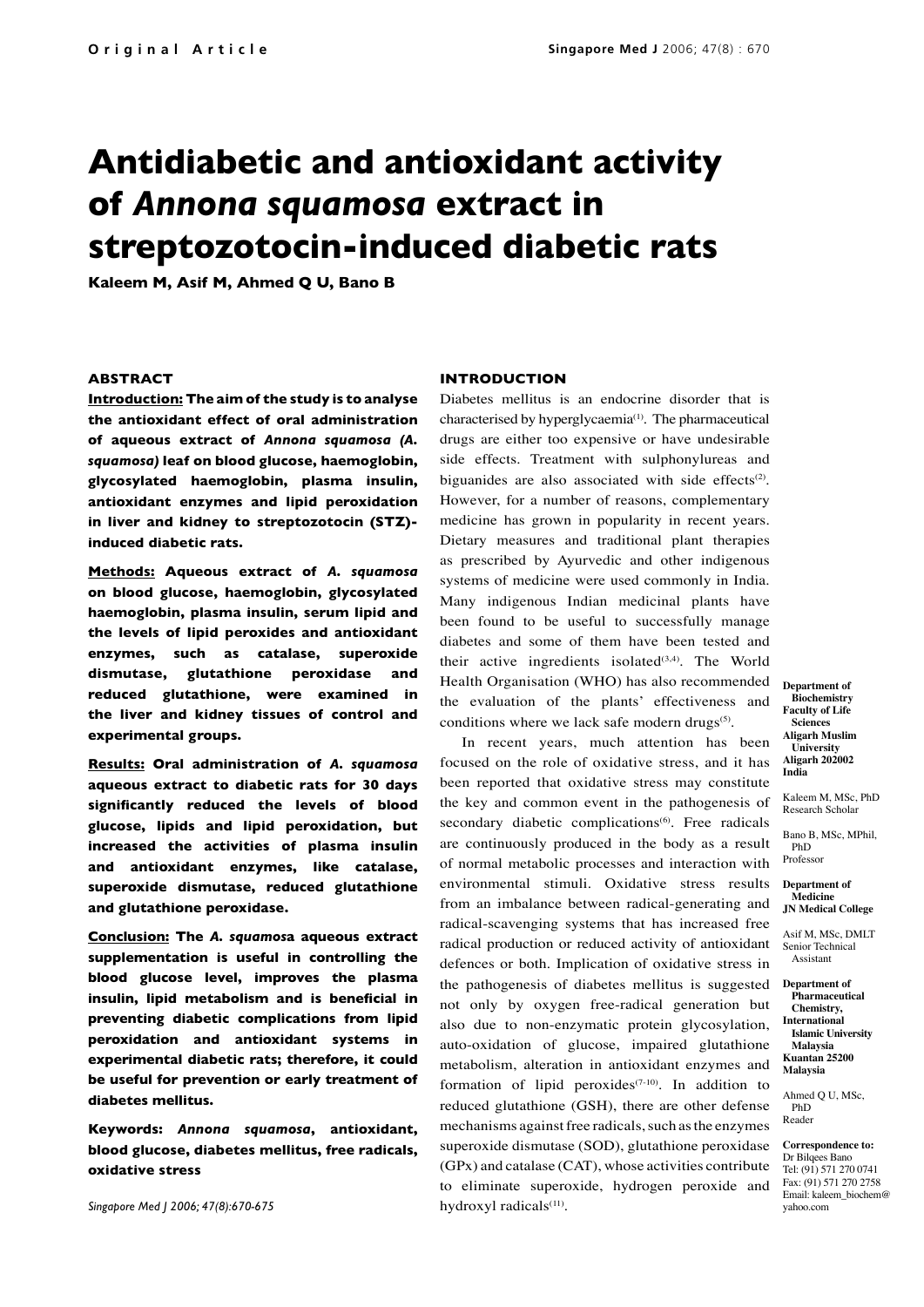Many of the complications of diabetes mellitus, including retinopathy and atherosclerotic vascular disease, the leading cause of mortality in diabetes mellitus, have been linked to oxidative stress, and antioxidants have been considered as treatments $(12)$ . Plants often contain substantial amounts of antioxidants, flavonoids and tannins and the present study suggests that antioxidant action may be an important property of plant medicines associated with the hypoglycaemic effect on diabetes mellitus $(13)$ .

*Annona squamosa (A. squamosa)*, commonly known as custard apple, is cultivated throughout India, mainly for its edible fruit. The plant is attributed with medicinal properties, which include antifertility and antitumour activities in rats<sup>(14)</sup>. The young leaves of *A*. *squamosa* along with five grains of black pepper are used extensively for its antidiabetic activity by tribal men in and around the villages of the Aligarh district, India(15). The treatment is particularly popular in the Lodha community where the plant is considered to be a sacred fruit. The formula is being successfully used by some Unani and Allopathic physicians and is in existence to date. *Piper nigrum* seeds have been used in herbal medicine due to its antirheumatic, antiinflammatory, diuretic and antidiabetic properties<sup>(16)</sup>.

The aqueous leaf extract has been reported to ameliorate hyperthyroidism, which is often considered to a causative factor for diabetes<sup> $(17,18)$ </sup>. The antidiabetic activity of the aqueous extract has been reported in streptozotocin (STZ)-nicotinamide type 2 diabetic rats<sup> $(19)$ </sup>. The objective of this investigation was to ascertain the scientific basis for its use in the treatment of diabetes mellitus. Therefore, this study was designed to investigate the protective effect of *A. squamosa* on lowering the blood glucose level, tissues lipid peroxides and enzymic antioxidants in STZ-induced diabetic rats.

#### **METHODS**

STZ was purchased from Sigma Chemical Co, St. Louis, MO, USA. All the other chemicals used were of analytical grade and purchased from commercial sources.

The young leaves of the plant *A. squamosa* were collected from The Survey of Medicinal Plant Unit, Regional Research Institute of Unani Medicine, Aligarh, India. Identification of the samples was done by using standard botanical monographs. They were further confirmed with the Department of Botany, Aligarh Muslim University, Aligarh, India and a voucher Specimen (HB 546) was deposited in the department herbarium.

The aqueous extract was prepared by cold maceration of 250 g of the shade-dried leaf powder in 500 ml of distilled water allowed to stand overnight,

and boiled for 5-10 minutes till the volume was reduced to half its original volume. The solution was then cooled, filtered, concentrated, dried in vacuo (yield 36 g) and the residue stored in a refrigerator at 2-8°C for subsequent experiments.

Male albino Wistar rats, weighing 150-180 g obtained from Central Animal house, J.N. Medical College, Aligarh Muslim University, Aligarh, India, were used for the present investigations. The animals were maintained on standard rat feed supplied by Hindustan Lever Ltd, India. The experiments were conducted according to the ethical norms approved by Ministry of Social Justices and Empowerment, Government of India and Institutional Animal Ethics Committee Guidelines (IAEC).

 The animals fasted overnight and diabetes was induced by a single intraperitoneal injection of freshly-prepared STZ (55 mg/kg body weight of rats) in 0.1 M citrate buffer (pH  $4.5$ )<sup>(20)</sup>. The animals were allowed to drink 5% glucose solution overnight to overcome the drug-induced hypoglycaemia. Control rats were injected with citrate buffer alone. The animals were considered as diabetic, if their blood glucose values were above 250 mg/dL on the third day after the STZ injection. The treatment was started on the fourth day after the STZ injection and this was considered the first day of treatment. The treatment was continued for 30 days.

The rats were divided into four groups comprising eight animals in each group as follows:

- Group 1: Control rats given only buffer.
- Group 2: Diabetic controls (STZ 55 mg/kg body weight of rats).
- Group 3: Diabetic rats treated with protamine-zinc insulin *i.p*. injection (6 units/kg body weight of rats/day $)^{(21)}$ .
- Group 4: Diabetic rats treated with A. squamosa (300 mg/kg body weight of rats/day) in aqueous solution orally for 30 days.

After completion of treatment, the animals were sacrificed. Blood was collected in tubes containing potassium oxalate and sodium fluoride. Plasma was used for the estimation of glucose using the O-Toluidine method reported by Sasaki el al<sup>(22)</sup>. The levels of haemoglobin and glycosylated haemoglobin were estimated using the methods of Drabkin and Austin<sup>(23)</sup>, and Nayak and Pattabiraman<sup>(24)</sup>, respectively. Plasma insulin level was assayed by enzyme-linked immuno sorbent assay kit (ELISA, Boerhringer Mannheim, Germany).

The liver and kidney tissues were excised and rinsed in ice-cold saline. Tissues were cut into small pieces and homogenised with a Potter-Elvehjem tight-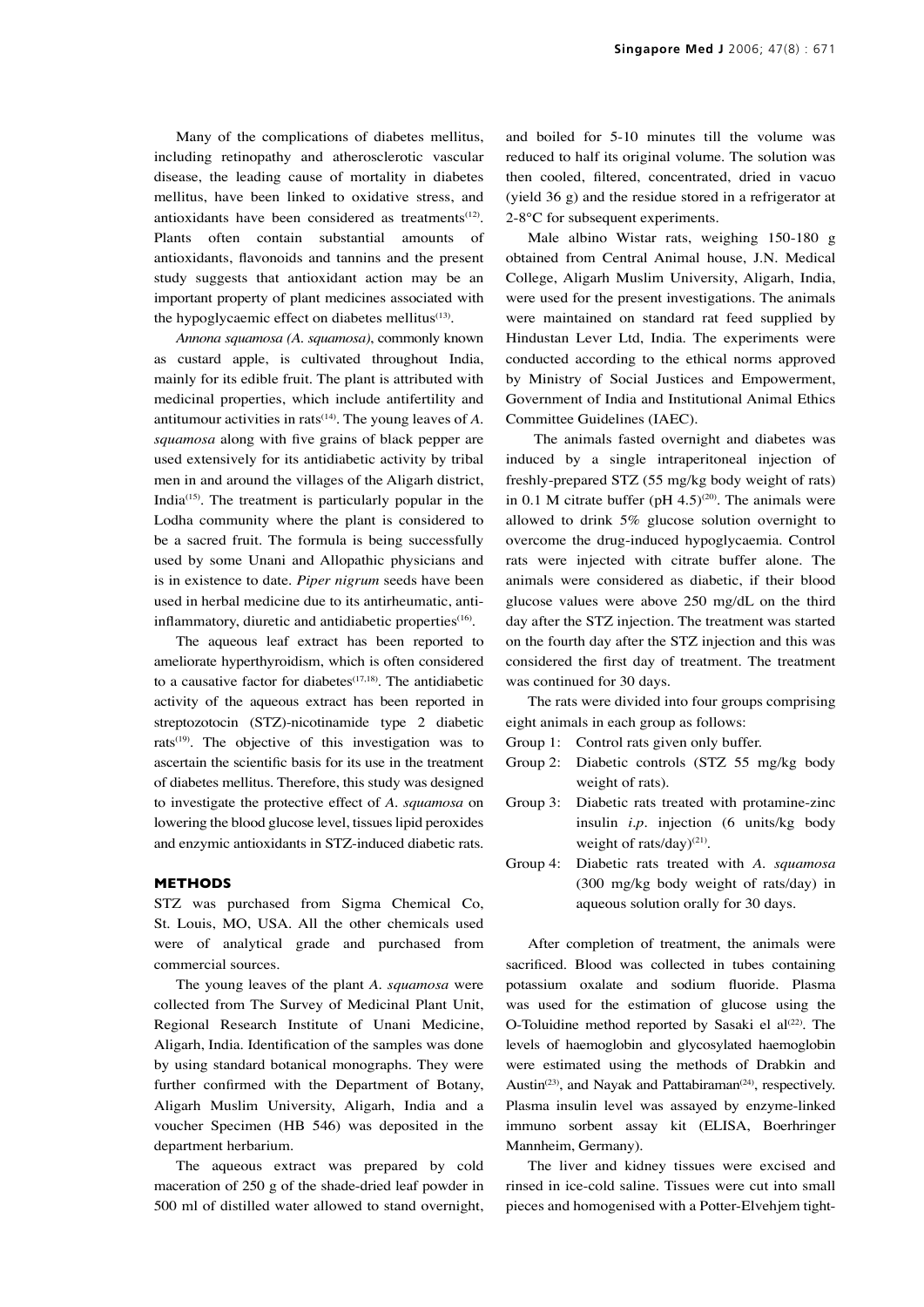fitting glass-Teflon homogeniser in Tris-HCl buffer (pH 7.4). The homogenate was centrifuged and the supernatant was used for various measurements. The following analyses were carried out: serum total cholesterol (TC), high density lipoprotein (HDL-C) and triglycerides (TG) were estimated using the standard kit of Ranbaxy laboratories, New Delhi, India. Low density lipoprotein (LDL-C)<sup>(25)</sup>, thiobarbituric acid reactive substances (TBRAS) (lipid peroxides) and hydroperoxides were estimated according to the methods of Ohkawa et  $al^{(26)}$  and Jiang et al $^{(27)}$ , respectively.

GSH was estimated using the method of Sedlak and Lindsay<sup> $(28)$ </sup>. The activity of SOD was assayed using the method of Marklund and Marklund<sup>(29)</sup>. The activity of GPx was assayed using the method of Lawrence and Burk<sup>(30)</sup>. CAT activity was assayed using the method of Aebi<sup>(31)</sup>. Protein was estimated using the method of Lowry et al<sup>(32)</sup>. All spectrophotometric measurements were carried out in a Camspec UV-Visible (Camspec M330B, UK) spectrophotometer.

All the grouped data were statistically evaluated using the Statistical Package for Social Sciences (SPSS) version 7.5 (Chicago, IL, USA). Hypothesis testing methods included one way analysis of variance (ANOVA) followed by least significant differences test. p-values of less than 0.05 were considered to indicate statistical significance. All the results were expressed as mean  $\pm$ standard deviation (SD) for eight animals in each group.

## **RESULTS**

A significant increase in the level of blood glucose and a decrease in body weight were observed in diabetic rats when compared to control rats. Administration of *A. squamosa* and insulin to diabetic rats significantly decreased the level of blood glucose and increased body weight gain to near control level. The diabetic rats showed a significant decrease in the levels of total haemoglobin and a significant increase in the level of glycosylated haemoglobin  $(HbA_1c)$  and plasma insulin level as compared to diabetic rats. Administration of *A. squamosa* or insulin to diabetic rats restored the total haemoglobin and  $HbA_1c$  to almost control levels (Table I).

The serum lipid profile is shown in Table II. The values of TC, HDL-C and LDL-C of those treated with *A. squamosa* extract returned to values nearing that of the control group. This showed that treatment with *A. squamosa* significantly improved the lipid profile in

| Group                  |                   | Blood glucose     | Change in body<br>Total |                       | Glycosylated          | Plasma insulin     |  |
|------------------------|-------------------|-------------------|-------------------------|-----------------------|-----------------------|--------------------|--|
|                        |                   | (mg/dL)           | weight $(g)$            | haemoglobin<br>(g/dL) | haemoglobin<br>(Hb %) | $(\mu U/m)$        |  |
|                        | Initial           | Final             |                         |                       |                       |                    |  |
| Control                | $76.0 \pm 5.6$    | $87.0 \pm 5.7$    | $32.4 \pm 2.3$          | $15.21 \pm 1.12$      | $7.4 \pm 1.37$        | $16.21 \pm 0.69$   |  |
| <b>Diabetic</b>        | $269.8 \pm 8.0*$  | $296.0 \pm 8.6^*$ | $-34.1 \pm 2.0^*$       | $11.56 \pm 0.71*$     | $15.3 \pm 1.56*$      | $5.42 \pm 0.31*$   |  |
| Diabetic + insulin     | $260.7 \pm 7.7^*$ | $90.6 \pm 6.0^*$  | $20.0 \pm 1.1*$         | $14.66 \pm 0.68^*$    | $8.2 \pm 0.93*$       | $11.30 \pm 0.52^*$ |  |
| Diabetic + A. squamosa | $264.4 \pm 8.5^*$ | 98.1 ± 5.9*       | $21.6 \pm 1.3*$         | $15.20 \pm 0.80*$     | $8.5 \pm 1.12^*$      | $12.11 \pm 0.65*$  |  |

**Table I. Effect of treatment** *A. squamosa* **leaf extract for 30 days on blood glucose, body weight, total haemoglobin, glycosylated haemoglobin and plasma insulin of control and experimental groups of rats.**

Values are given as mean ± SD for groups of eight animals each. Values are statistically significant at \*p<0.05.

Diabetic rats were compared with control rats; *A. squamosa*-treated diabetic rats were compared with diabetic rats; insulin-treated diabetic rats were compared with diabetic rats.

| Table II. Effect of treatment A. squamosa leaf extract for 30 days on serum lipid profile of control and |  |
|----------------------------------------------------------------------------------------------------------|--|
| experimental groups of rats.                                                                             |  |

| Parameter<br>$(mg/100 \text{ ml})$ | Control          | <b>Diabetic</b>    | Diabetic + insulin | Diabetic +<br>A. squamosa |
|------------------------------------|------------------|--------------------|--------------------|---------------------------|
| ТC                                 | $129.2 \pm 10.3$ | $279.5 \pm 13.2^*$ | $155.0 \pm 10.5^*$ | $168.2 \pm 7.8^*$         |
| LDL-C                              | $60.2 \pm 4.5$   | $185.4 \pm 8.3*$   | $73.1 \pm 6.2^*$   | $78.7 \pm 9.0^*$          |
| HDL-C                              | $42.4 \pm 5.1$   | $58.6 \pm 4.2^*$   | $66.4 \pm 6.8^*$   | 64.1 ± 5.6*               |
| ТG                                 | $88.0 \pm 7.6$   | $187.2 \pm 10.5^*$ | $103.3 \pm 9.5^*$  | $109.2 \pm 10.6^*$        |

Values are given as mean  $\pm$  SD for groups of eight animals each. Values are statistically significant at  $*_{p}$ <0.05.

Diabetic rats were compared with control rats; *A. squamosa* treated diabetic rats were compared with diabetic rats; insulin-treated diabetic rats were compared with diabetic rats.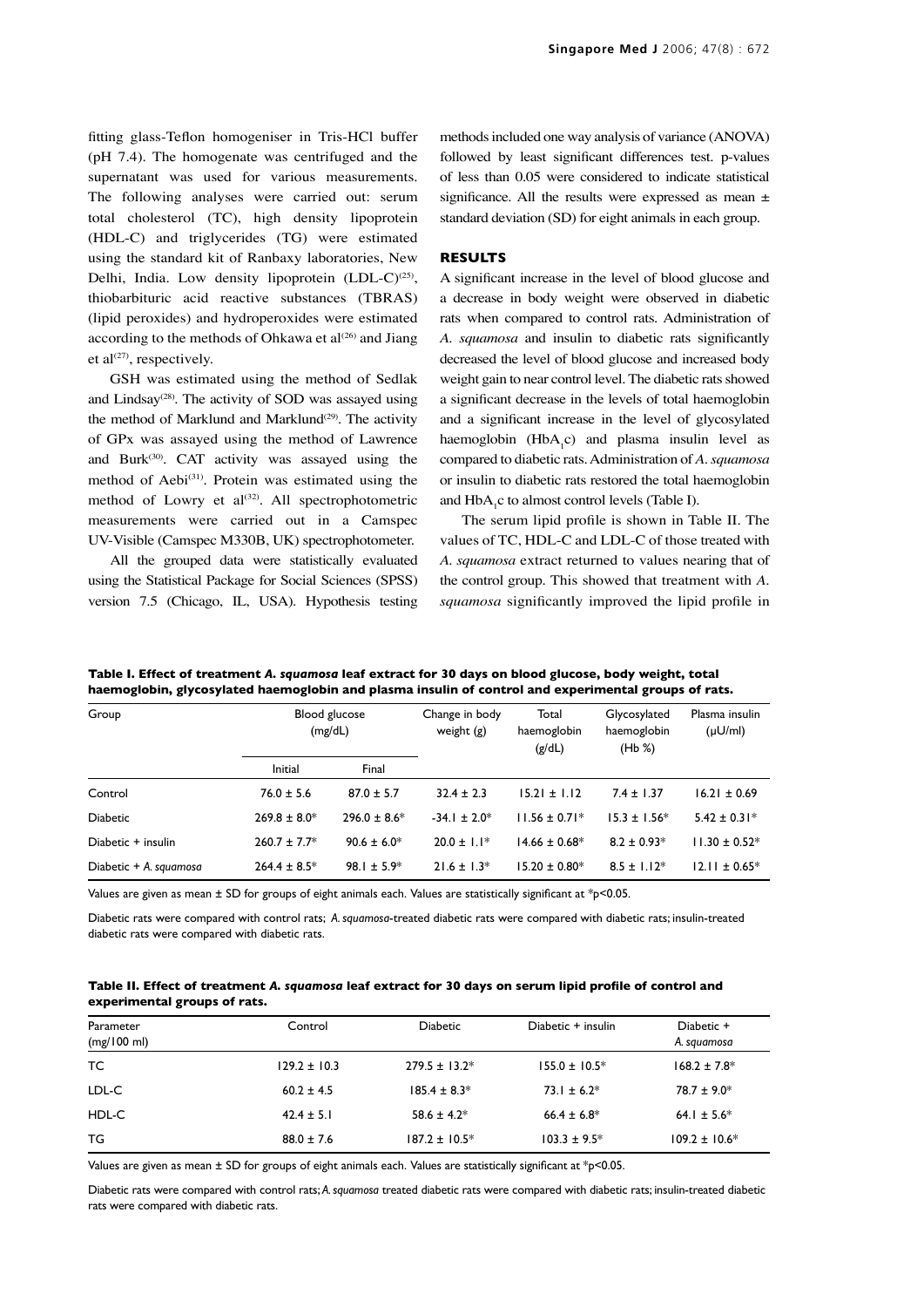| Group                  |                   | <b>TBARS</b><br>(mMTBARS/100 g of wet tissue) |                  | Hydroperoxides<br>(mM hydroperoxides/100 g of wet tissue) |  |
|------------------------|-------------------|-----------------------------------------------|------------------|-----------------------------------------------------------|--|
|                        | Liver             | Kidney                                        | Liver            | Kidney                                                    |  |
| Control                | $0.93 \pm 0.07$   | $1.30 \pm 0.14$                               | $73.4 \pm 3.4$   | $56.4 \pm 4.6$                                            |  |
| Diabetic control       | $1.71 \pm 0.45^*$ | $2.28 \pm 0.31*$                              | $99.2 \pm 5.2^*$ | $80.3 \pm 3.4*$                                           |  |
| Diabetic + insulin     | $1.05 \pm 0.31*$  | $1.59 \pm 0.11*$                              | $76.2 \pm 4.5^*$ | 69.1 ± 2.1*                                               |  |
| Diabetic + A. squamosa | $0.97 \pm 0.05*$  | $1.41 \pm 0.10*$                              | $73.1 \pm 3.9*$  | $71.20 \pm 3.0*$                                          |  |

### **Table III. Effect of treatment** *A.squamosa* **leaf extract for 30 days on level of TBARS and hydroperoxides in liver and kidney of control and experimental groups of rats.**

Values are given as mean  $\pm$  SD for groups of eight animals each. Values are statistically significant at \*p<0.05.

Diabetic rats were compared with control rats; *A. squamosa* treated diabetic rats were compared with diabetic rats; insulin treated diabetic rats were compared with diabetic rats.

## **Table IV. Effect of treatment** *A. squamosa* **leaf extract for 30 days on superoxide dismutase, catalase, glutathione peroxide and reduced glutathione in livers of control and experimental groups of rats.**

| Group                                        | Control           | <b>Diabetic</b>    | Diabetic + insulin  | Diabetic +          |
|----------------------------------------------|-------------------|--------------------|---------------------|---------------------|
|                                              |                   |                    |                     | A. squamosa         |
| Liver                                        |                   |                    |                     |                     |
| SOD (U/mg protein)                           | $22.56 \pm 1.76$  | $15.63 \pm 1.38^*$ | $18.52 \pm 2.00*$   | $18.34 \pm 1.45^*$  |
| CAT (U/mg protein $\times$ 10 <sup>3</sup> ) | $0.231 \pm 0.025$ | $0.117 \pm 0.014*$ | $0.179 \pm 0.022^*$ | $0.201 \pm 0.018^*$ |
| GP <sub>x</sub> (U/mg protein)               | $0.195 \pm 0.042$ | $0.138 \pm 0.031*$ | $0.163 \pm 0.047*$  | $0.179 \pm 0.060*$  |
| GSH (mg/100 g tissue)                        | $55.6 \pm 3.00$   | $30.3 \pm 2.34*$   | $54.4 \pm 3.20*$    | $51.0 \pm 1.64*$    |

Values are given as mean  $\pm$  SD for groups of eight animals each. Values are statistically significant at  $*$ p<0.05.

Diabetic rats were compared with control rats; *A. squamosa* treated diabetic rats were compared with diabetic rats; insulin-treated diabetic rats were compared with diabetic rats.

| Table V. Effect of treatment A.squamosa leaf extract for 30 days on superoxide dismutase, catalase, |
|-----------------------------------------------------------------------------------------------------|
| glutathione peroxide and reduced glutathione in kidneys of control and experimental groups of rats. |

| Group                                        | Control           | <b>Diabetic</b>     | Diabetic + insulin  | Diabetic +<br>A. squamosa |
|----------------------------------------------|-------------------|---------------------|---------------------|---------------------------|
| Kidney                                       |                   |                     |                     |                           |
| SOD (U/mg protein)                           | $13.14 \pm 1.61$  | $9.24 \pm 1.28^*$   | $14.15 \pm 1.16*$   | $13.16 \pm 1.40^*$        |
| CAT (U/mg protein $\times$ 10 <sup>3</sup> ) | $0.121 \pm 0.19$  | $0.080 \pm 0.008^*$ | $0.116 \pm 0.027$ * | $0.134 \pm 0.030*$        |
| GPx (U/mg protein)                           | $0.064 \pm 0.007$ | $0.044 \pm 0.006*$  | $0.058 \pm 0.009*$  | $0.051 \pm 0.005*$        |
| GSH (mg/100 g tissue)                        | $40.3 \pm 2.25$   | $29.0 \pm 1.26*$    | $36.2 \pm 1.95^*$   | $38.7 \pm 2.17^*$         |

Values are given as mean  $\pm$  SD for groups of eight animals each. Values are statistically significant at  $*_P$ <0.05.

Diabetic rats were compared with control rats; *A. squamosa* treated diabetic rats were compared with diabetic rats; insulin-treated diabetic rats were compared with diabetic rats.

diabetic animals. Table III shows the concentration lipid peroxidation and hydroperoxides in the liver and kidneys of both control and experimental groups of rats. There was a significant elevation in tissue lipid peroxidation and hydroperoxides in diabetic rats. Administration of *A. squamosa* or insulin to diabetic rats decreased the levels of tissue lipid peroxidation and hydroperoxides to normal levels. The concentration of tissues SOD, CAT, GSH and GPx were significantly decreased in diabetic rats when compared to the control group. Administration of *A. squamosa* extract and insulin to diabetic rats tend to bring the activities of these enzymes to near normal level (Tables IV and V).

#### **DISCUSSION**

Currently-available drug regimens for management of diabetes mellitus have certain drawbacks and therefore, there is a need for safer and more effective antidiabetic drugs $(2-4)$ . This study was undertaken to assess the antidiabetic effect of *A. squamosa* leaves. In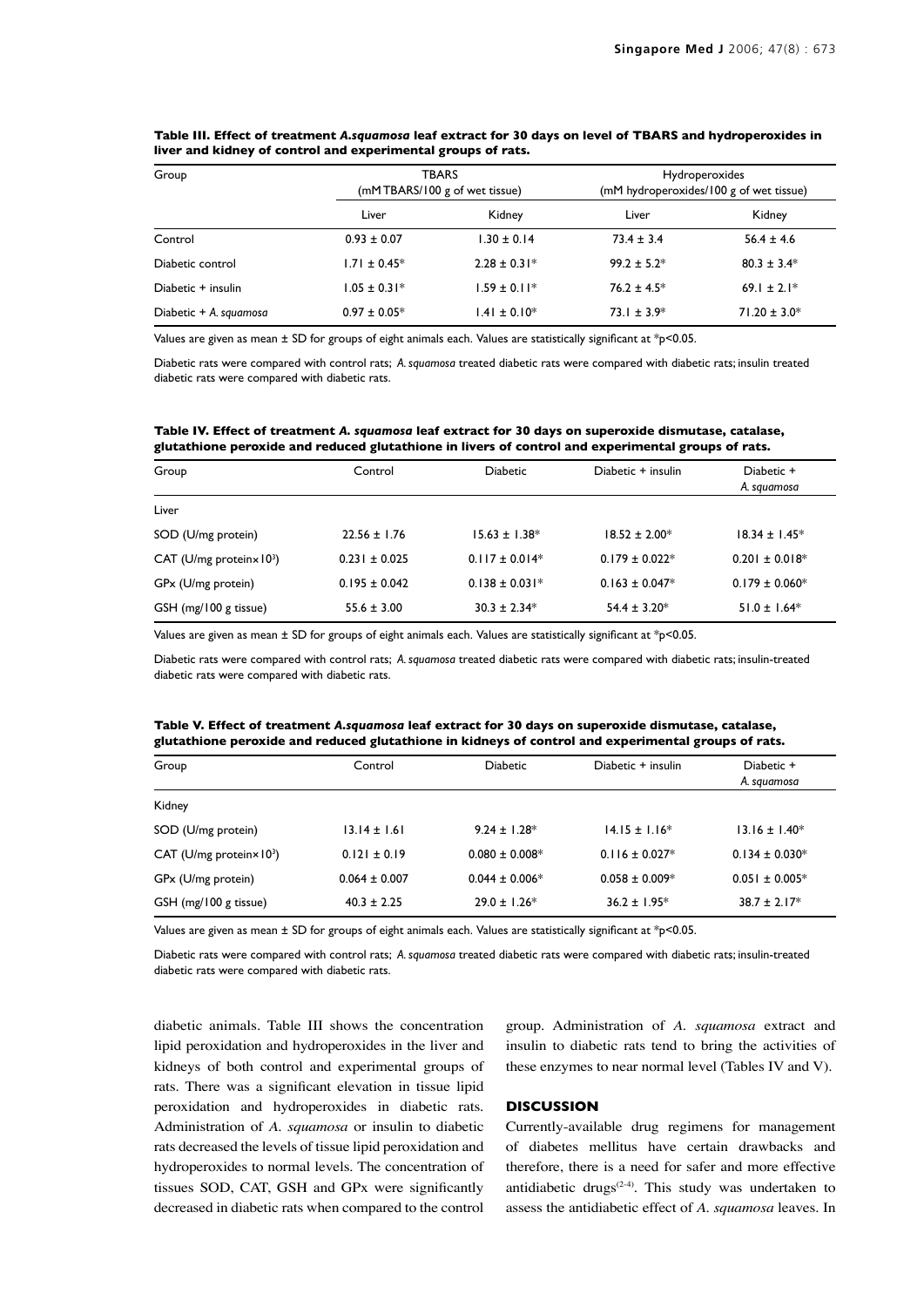the present study, the oral treatment of *A. squamosa* leaf extract decreased the blood glucose levels in diabetic rats. It has been reported that using medicinal plant extract to treat STZ-induced diabetic rats results in activation of *ß*-cells and insulinogenic effects<sup>(33)</sup>.

*A. squamosa* may also have brought about hypoglycaemic action through stimulation of surviving *ß*-cells of islets of Langerhans to release more insulin. This was clearly evidenced by the increased levels of plasma insulin in diabetic rats treated with *A. squamosa*. Since the percentage fall in plasma glucose levels was different in models with varying intensity of hyperglycaemia, it implies that the antihyperglycaemic effect of that plant is dependent on the dosage of diabetogenic agent, which in turn leads to *ß*-cell destruction<sup>(34)</sup>. A number of other plants have also been observed to exert hypoglycaemic activity through insulin-release stimulatory effects<sup>(35,36)</sup>.

The decreased level of total haemoglobin in diabetic rats is mainly due to the increased formation of  $HbA_1c$ .  $HbA_1c$  was found to increase in patients with diabetes mellitus and the amount of increase is directly propotional to the fasting blood glucose level<sup> $(37)$ </sup>. During diabetes mellitus, the excess glucose present in the blood reacts with haemoglobin to form  $HbA_1c^{(38)}$ .  $HbA_1c$  is used as a marker for estimating the degree of protein glycation in diabetes mellitus. Administration of *A. squamosa* to diabetic rats reduced the glycosylation of haemoglobin by virtue of its normoglycaemic activity and thus decreases the levels of glycosylated haemoglobin in diabetic rats. This normalisation of glycosylated haemoglobin indicates decreased glycation of proteins

The concentrations of lipids, such as cholesterol, TG, LDL-C and HDL-C, were significantly higher in diabetic rats than in the control group. A variety of derangements in metabolic and regulatory mechanisms, due to insulin deficiency, are responsible for the observed accumulation of lipids<sup>(39)</sup>. The impairment of insulin secretion results in enhanced metabolism of lipids from the adipose tissue to the plasma. Further, it has been reported that diabetic rats treated with insulin shows normalised lipid levels $(40)$ . Thus, the results indicate that *A. squamosa* shows insulin-like action by virtue of its lipid lowering levels.

Oxidative stress has been shown to play a role in the causation of diabetes mellitus. Antioxidants have been shown to have a role in the alleviation of diabetes mellitus(41). In diabetes mellitus, oxygen free radicals (OFRs) are generated by stimulating  $H_2O_2$ in-vitro, as well as in-vivo, in pancreatic  $\beta$ -cells<sup>(42)</sup>. OFR-scavenging enzymes can respond to conditions of oxidative stress with a compensatory mechanism

that increases the enzyme activity in diabetic rats<sup>(43)</sup>. In our study, concentrations of lipid peroxides and hydroperoxides were increased in liver and kidneys of diabetic rats, indicating an increase in the generation of free radicals. Increased lipid peroxidation in diabetes mellitus can be due to increased oxidative stress in the cell as a result of depletion of antioxidant scavenger systems. The present finding indicates significantly increased lipid peroxidation of rats exposed to STZ and its attenuation by *A. squamosa* treatment. This suggests that the protective role of *A. squamosa* leaf extracts could be due to the antioxidative effect of flavonoids present in the leaf, which in turn act as strong superoxide radicals and singlet oxygen quenchers.

Numerous studies have revealed lowered antioxidant and enhanced peroxidative status in diabetes mellitus<sup>(44)</sup>. In the current study, the SOD, CAT and GPx activities were significantly reduced in the liver and kidneys of diabetic rats. These observations emphasise the critical importance of maintaining the antioxidant potential of the pancreatic *ß*-cell in order to ensure both its survival and insulin secretion capacity during times of increased oxidative stress. The decreased activities of SOD and CAT in both liver and kidneys during diabetes mellitus may be due to the production of reactive oxygen freeradical that can themselves reduce the activity of these enzymes.

Reduced glutathione is a potent-free radical scavenger GSH within the islet of  $\beta$ -cell and is an important factor against the progressive destruction of the  $\beta$ -cell following partial pancreatectomy<sup>(45)</sup>. Depletion of GSH results in enhanced lipid peroxidation. This can cause increased GSH consumption and can be correlated to the increase in the level of oxidised glutathione (GSSG). Treatment of *A. squamosa* resulted in the elevation of the GSH levels, which protect the cell membrane against oxidative damage by regulating the redox status of protein in the membrane<sup>(46)</sup>. SOD, CAT and GPx are enzymes that destroy the peroxides and play a significant role in providing antioxidant defences to an organism. GPx and CAT are involved in the elimination of  $H_2O_2$ . SOD acts to dismutate superoxide radical to  $H_2O_2$ , which is then acted upon by GPx. The functions of all three enzymes are interconnected and a lowering of their activities results in the accumulation of lipid peroxides and increased oxidative stress in diabetic rats. Treatment of *A. squamosa* increased the activity of these enzymes and thus may help to avoid the free radicals generated during diabetes mellitus.

The study suggested that diabetic animals are exposed to oxidative stress and *A. squamosa* can partially reduce the imbalances between the generation of reactive oxygen species (ROS) and the scavenging enzyme activity. According to these results, *A. squamosa*